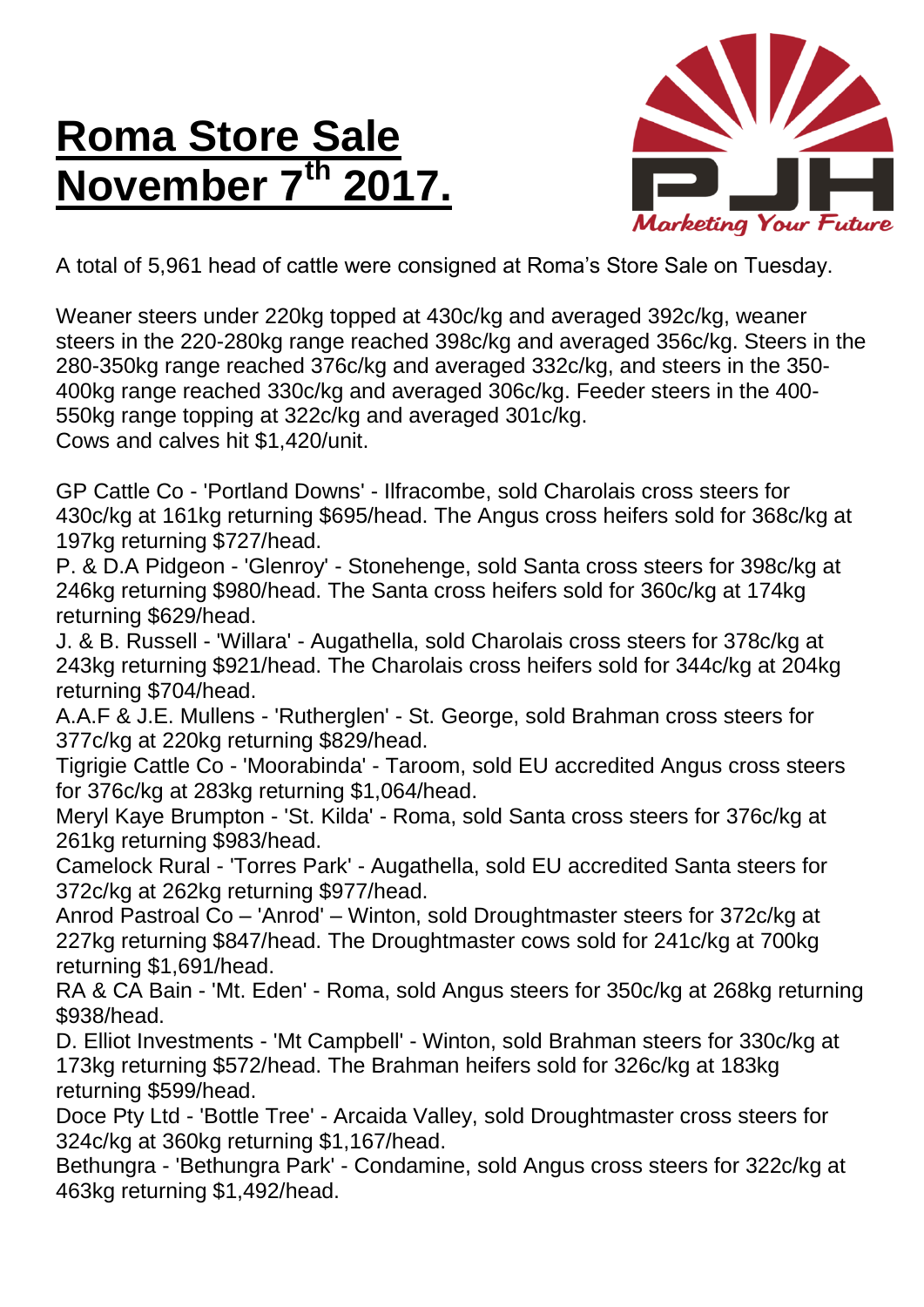L.T. & M.L. Price - 'Mt. Hope' - Wallumbilla, sold Droughtmaster steers for 304c/kg at 479kg returning \$1,457/head.

JS Grazing - 'Double J' - Injune, sold EU accredited Angus cross steers for 302c/kg at 508kg returning \$1,536/head. The Angus heifers sold for 322c/kg at 455kg returning \$1,466/head.

P.B. & R.M. O'Brien - 'Ivanhoe' - Roma, sold Droughtmaster cross steers for 291c/kg at 557kg returning \$1,623/head.

R & JC Penrose - 'Tyres Flat' - Wallumbilla, sold Charolais cross steers for 287c/kg at 522kg returning \$1,499/head.

Heifers under 220kg topped at 368c/kg and averaged 333c/kg, while heifers in the 220-280kg range topped at 356c/kg and averaged 315c/kg. Heifers in the 280- 350kg range topped at 330c/kg, averaging 281c/kg. Heifers in the 350-450kg range topped at 300c/kg, averaging 273c/kg.

K.F. & K.M Rule - 'Woodside' - Charleville, sold Charolais cross heifers for 356c/kg at 228kg returning \$811/head.

Douglas Cattle Co - 'Verniew' - Mitchell, sold Santa cross heifers for 344c/kg at 263kg returning \$905/head.

S Kidman & Co - 'Morney Plains' - Windorah, sold Santa heifers for 292c/kg at 380kg returning \$1,110/head.

Cows in the 300-400kg range reached 247c/kg and averaged 198c/kg, while cows in the 400kg-500kg range reached 269c/kg and averaged 221c/kg. Cows over 500kg topped at 245c/kg, averaging 235c/kg.

B.C. & A.K. Adams - 'Alice' - Taroom, sold Santa cross cows for 245c/kg at 594kg returning \$1,458/head.

Bulls under 400kg topped at 424c/kg and averaged 315c/kg, while bulls in the 400- 600kg range topped at 292c/kg and averaged 249c/kg. Bulls over 600kg topped at 282c/kg, averaging 257c/kg.

## *PJH sell 6 th position next week.*

*Please be aware that all cattle being sold must be accompanied by a National Cattle Health Declaration as well as NVD.*